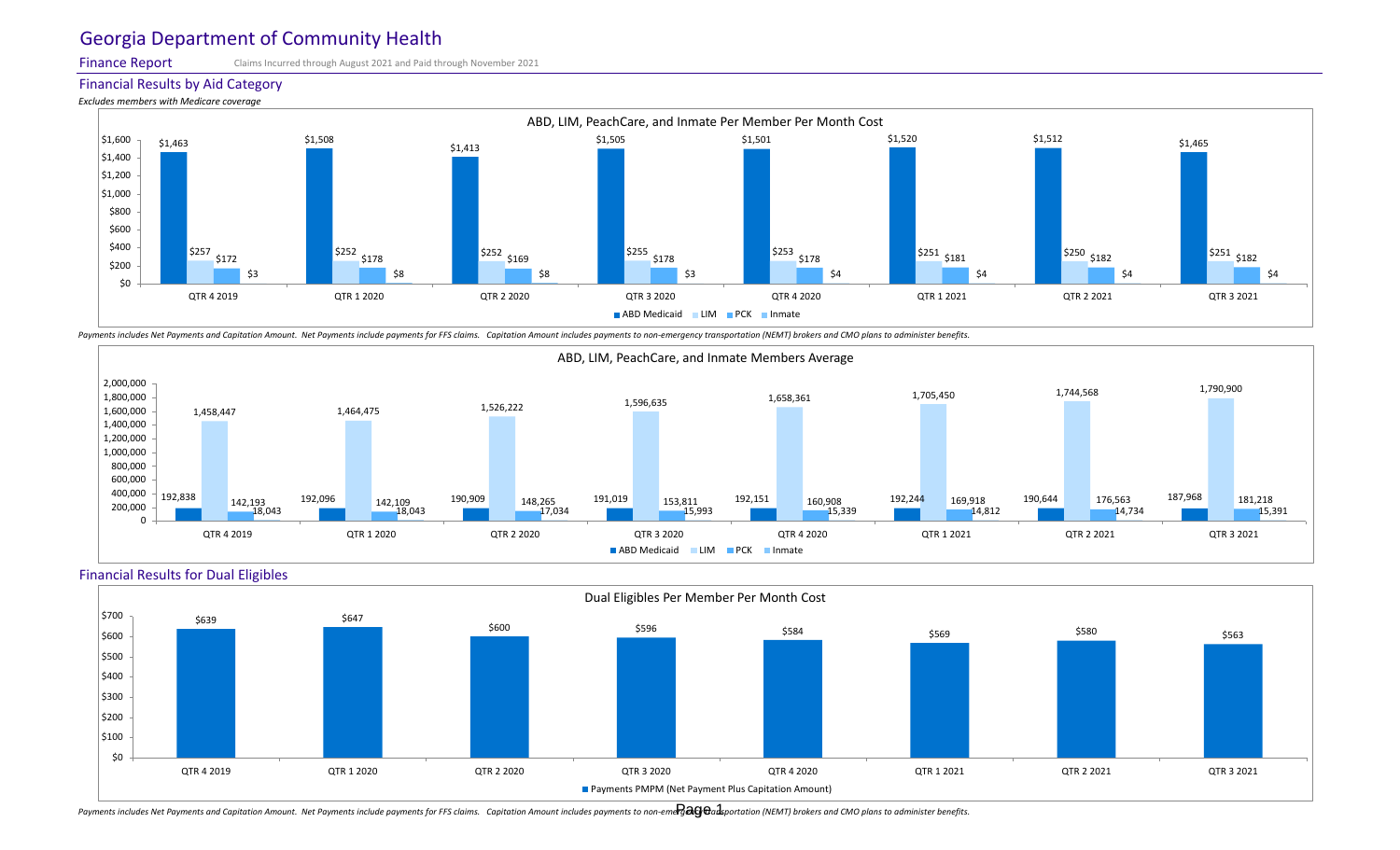Finance Report

#### Financial Results by Plan Group

*Excludes members with Medicare coverage*

*\* Capitation Amount is the amount Medicaid paid to the plan; this amount is used to calculate the CMO PMPM cost and includes payments to non-emergency transportation (NEMT) brokers and CMO plans. \*\*Net Payment is used to calculate PMPM cost for FFS plans.*



Claims Incurred through September 2021 and Paid through December 2021



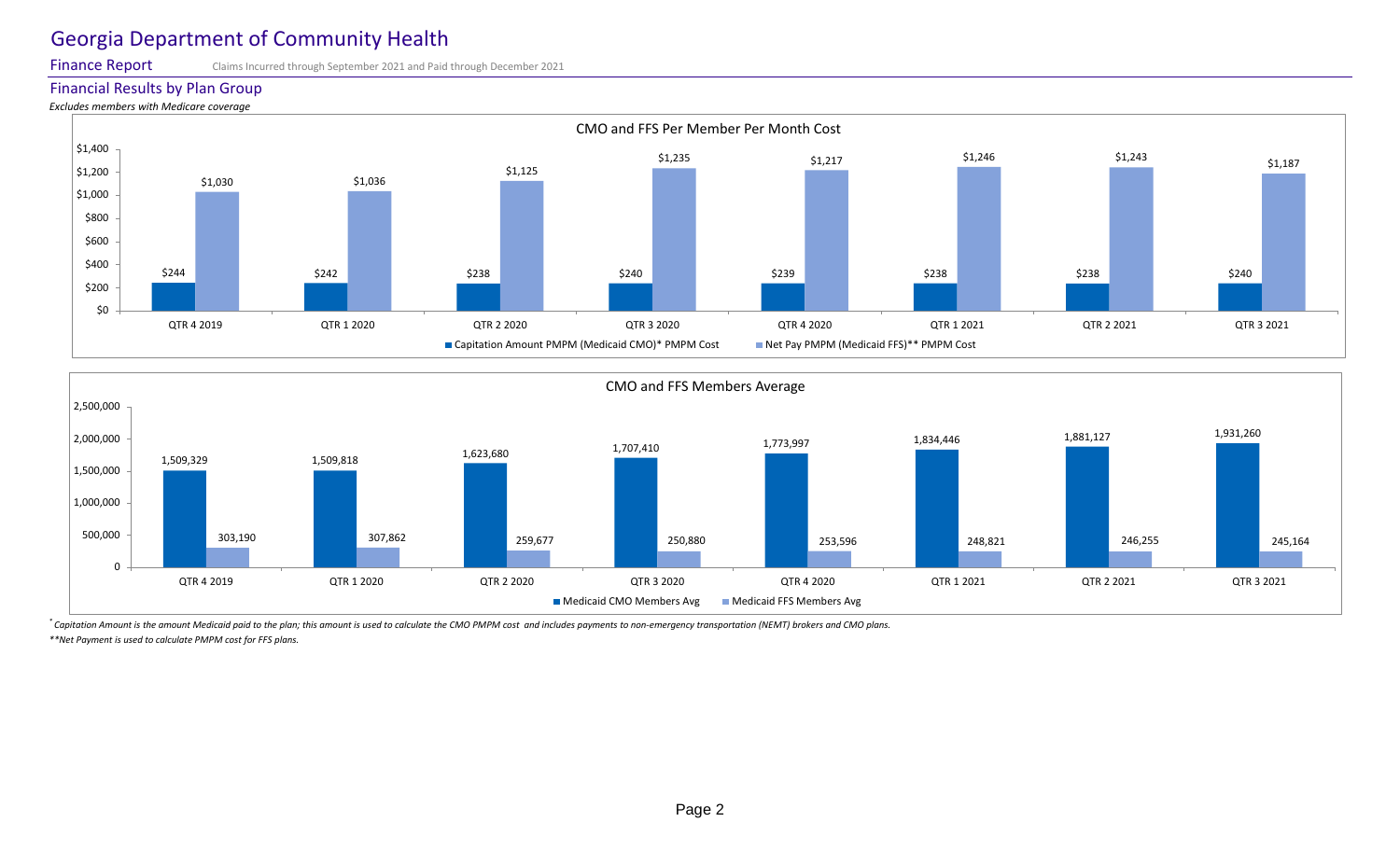Finance Report

#### Financial Results by CMO

*Excludes members with Medicare coverage*

Claims Incurred through September 2021 and Paid through December 2021





\*Capitation Amount is what Medicaid paid and excludes NEMT. Wellcare members moved to other plans in May 2021 due to merger with Peach State, which accounts for the large increase in Peach State members average in Q2 2021.

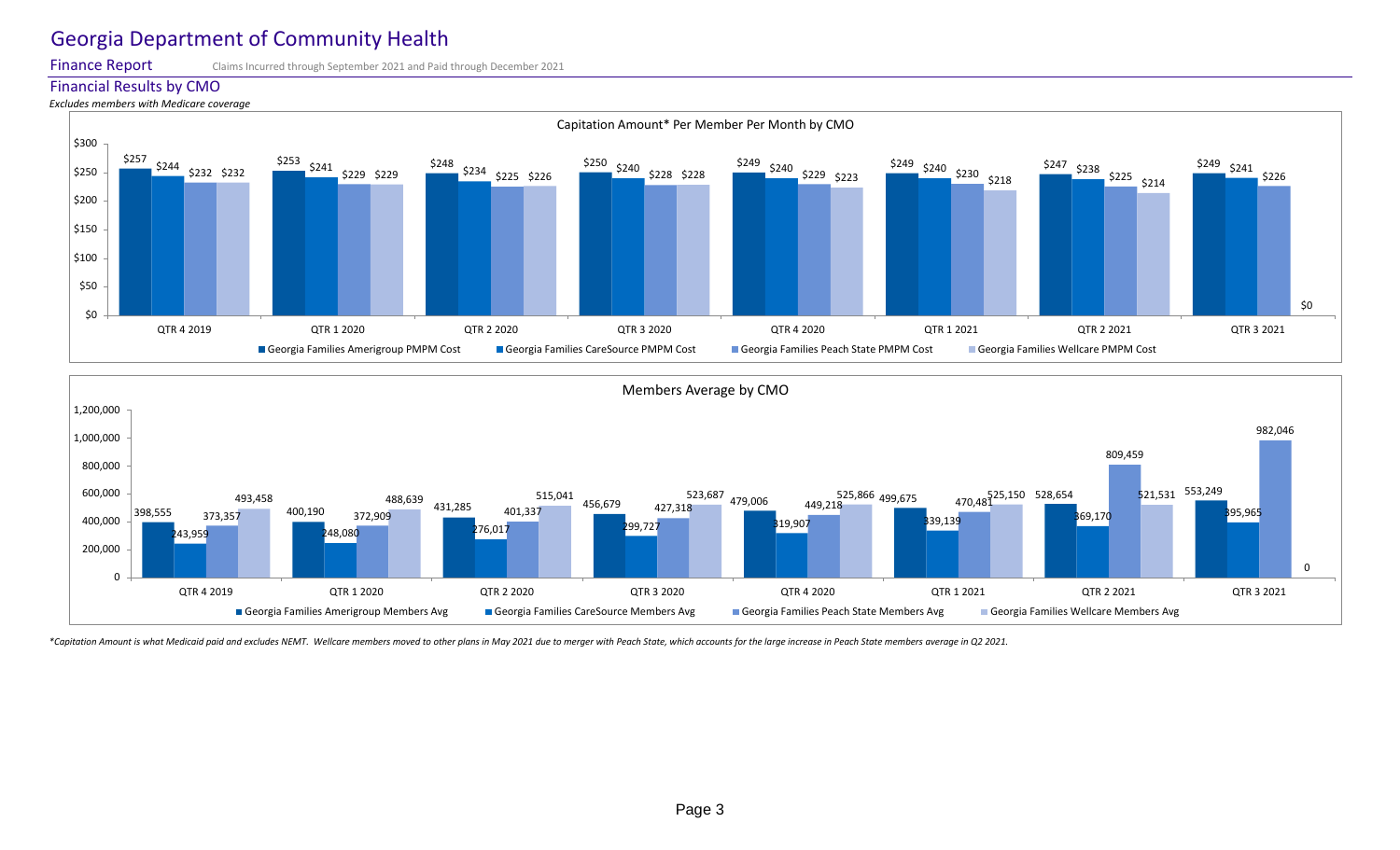Finance Report

Long Term Care (LTC) Services Summary

Claims Incurred through September 2021 and Paid through December 2021



*Note: LTSS report includes members with Medicare coverage.* Members Average for each program is shown in parentheses.

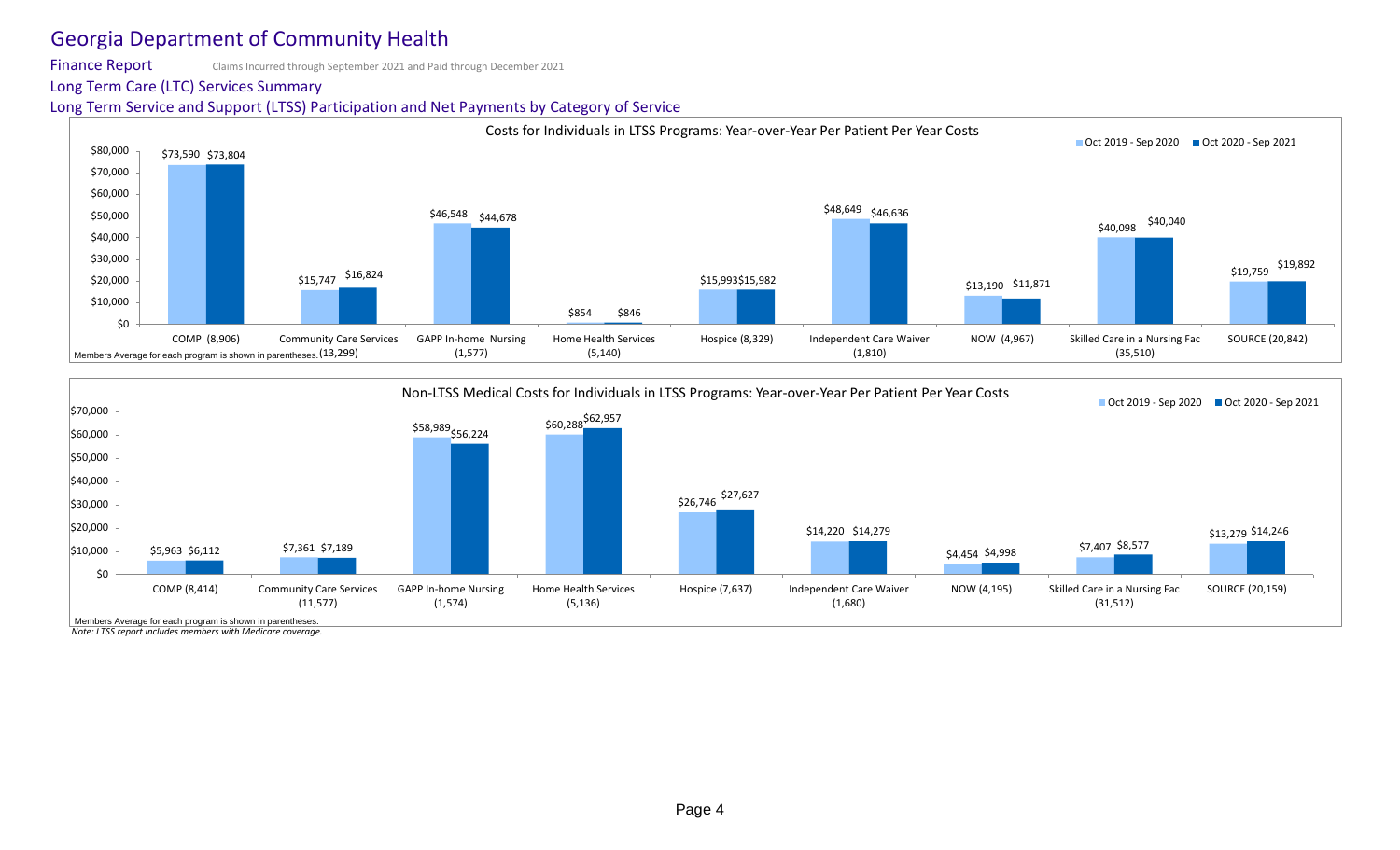Finance Report

Cost by Aid Category Group *Excludes members with Medicare coverage*

| <b>Aid Category</b> | <b>Measures</b>                            | Oct 2019 - Sep 2020 | Oct 2020 - Sep 2021 | % Change  | Oct 2019 - Sep 2020 Oct 2020 - Sep 2021 |               |
|---------------------|--------------------------------------------|---------------------|---------------------|-----------|-----------------------------------------|---------------|
| Group               |                                            |                     |                     |           | <b>PMPM</b>                             | <b>PMPM</b>   |
| <b>LIM</b>          | Net Pay Med                                | \$409,543,389       | \$323,177,151       | $-21%$    | \$23                                    | \$16          |
|                     | Net Pay Rx                                 | \$33,408,456        | \$37,870,499        | 13%       | \$2                                     | \$2           |
|                     | <b>CMO Capitation Payments</b>             | \$4,002,306,491     | \$4,638,113,182     | 16%       | \$225                                   | \$227         |
|                     | <b>P4HB Capitation Payments</b>            | \$22,846,110        | \$25,969,716        | 14%       | \$1                                     |               |
|                     | <b>NEMT Capitation Payments</b>            | \$88,019,767        | \$104,674,126       | 19%       | \$5                                     | Ş5            |
|                     | <b>Total Cost</b>                          | \$4,556,124,214     | \$5,129,804,673     | 13%       | \$256                                   | \$252         |
| <b>ABD</b>          | Net Pay Med                                | \$2,433,449,247     | \$2,417,723,711     | $-1\%$    | \$1,085                                 | \$1,090       |
|                     | Net Pay Rx                                 | \$811,623,977       | \$852,603,913       | 5%        | \$362                                   | \$384         |
|                     | <b>NEMT Capitation Payments</b>            | \$11,437,478        | \$11,583,996        | $1\%$     | \$5                                     | \$5           |
|                     | <b>Total Cost</b>                          | \$3,256,510,703     | \$3,281,911,620     | <b>1%</b> | \$1,452                                 | \$1,480       |
| <b>PCK</b>          | Net Pay Med                                | \$13,156,440        | \$6,907,663         | $-47%$    | \$7                                     | \$3           |
|                     | Net Pay Rx                                 | \$2,561,813         | \$2,895,432         | 13%       | \$1                                     | $\varsigma_1$ |
|                     | <b>CMO Capitation Payments</b>             | \$292,194,452       | \$365,297,470       | 25%       | \$166                                   | \$177         |
|                     | <b>Total Cost</b>                          | \$307,912,705       | \$375,100,565       | 22%       | \$175                                   | \$182         |
| <b>Foster Care</b>  | Net Pay Med                                | \$25,917,968        | \$25,391,986        | $-2\%$    | \$69                                    | \$67          |
|                     | Net Pay Rx                                 | \$8,434,804         | \$8,105,310         | $-4%$     | \$23                                    | \$21          |
|                     | <b>CMO Foster Care Capitation Payments</b> | \$182,331,060       | \$179,899,018       | $-1\%$    | \$487                                   | \$475         |
|                     | <b>NEMT Capitation Payments</b>            | \$1,975,075         | \$1,999,021         | 1%        | \$5                                     | \$5           |
|                     | <b>Total Cost</b>                          | \$218,658,908       | \$215,395,335       | $-1%$     | \$583                                   | \$569         |
| <b>Inmate</b>       | Net Pay Med                                | \$1,063,041         | \$421,051           | $-60\%$   | \$5                                     | $\zeta$       |
|                     | <b>Total Cost</b>                          | \$1,063,041         | \$421,051           | $-60%$    | \$5                                     | \$2           |

Measures

Net Pay Med is the sum of facility and professional net payments.

Net Pay Rx is the net amount paid for prescriptions filled and exclude rebates and clawbacks.

CMO Capitation Payment is the capitation amount constrained to Category of Service code 830 (Managed Care Organization).

CMO Foster Care Capitation Payment is the capitation amount constrained to Category of Service code 815 (Managed Care Foster Care).

P4HB Capitation Payment is the capitation amount constrained to Category of Service code 810 (Managed Care Healthy Babies Waiver). NEMT Capitation Payment is the capitation amount constrained to Category of Service code 381 (Non-Emergency Medical Transportation). Total Cost is the sum of capitation amounts, net payment and administrative fees.